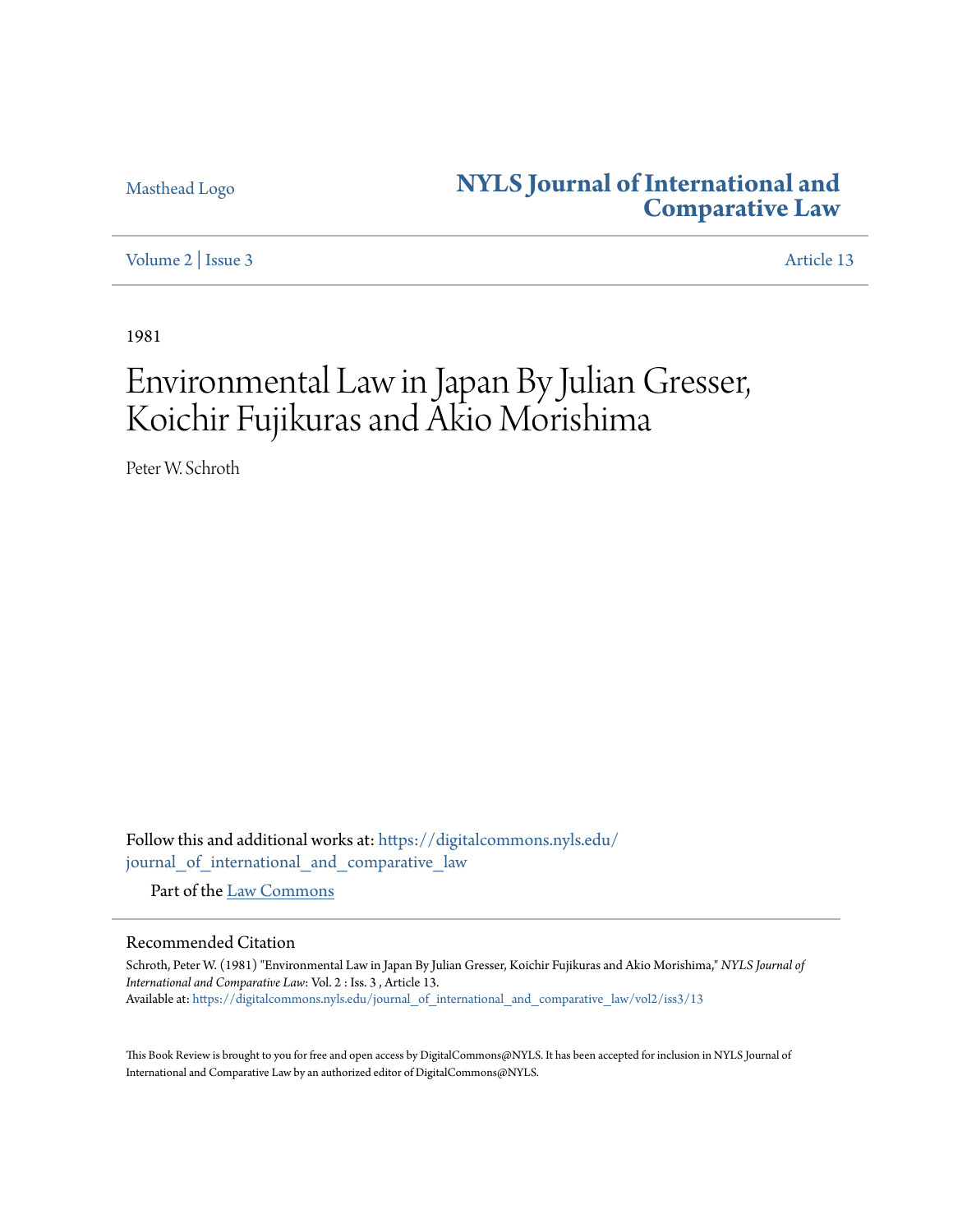#### BOOK REVIEW

ENVIRONMBNTAL LAW **IN JAPAN. By** Julian Gresser,' Koichir Fujikuras and Akio Morishima.' Cambridge (Massachusetts) and London: MIT Press, **1981. Pp.** xxi, **525. \$60.00.**

#### *Reviewed by Peter W. Schroth'*

Japan is at least as industrialized as the United States, and has a population over half as large crowded into a chain of islands whose total land area is substantially less than that of California. **Of** the industrialized countries, only Belgium and the Netherlands have a larger population per square mile, and even this understates the crowding, for most of Japan is mountainous and only marginally habitable. Accordingly, Japan's industrial pollution problems showed up earlier, and are intrinsically more serious and less tractable than those of the United States. As a result (though the story is more complicated than this makes it seem), Japan's environmental law developed faster, and in several respects further, than that of the United States. Japan today is the only major country whose environmental law is further developed, in important ways, than ours, and (at the risk of joining the chorus of writers on the benefits of Japanese management, **I** will assert that) we have something to learn from her.

**<sup>1.</sup>** Visiting Professor, Massachusetts Institute of Technology, and Lecturer in Law, Harvard University;, Professor of Law, University of Hawaii; **Of** Counsel, Manatt, Phelps, Rothenberg **&** Tunney, Los Angeles and Washington, **D.C.**

<sup>2.</sup> Professor of Law, Tokyo University.

**<sup>3.</sup>** Professor of Law, Nagoya University.

<sup>4.</sup> Visiting Professor of Law, Hamline University.OCopyright **1981 by** Peter W. Schroth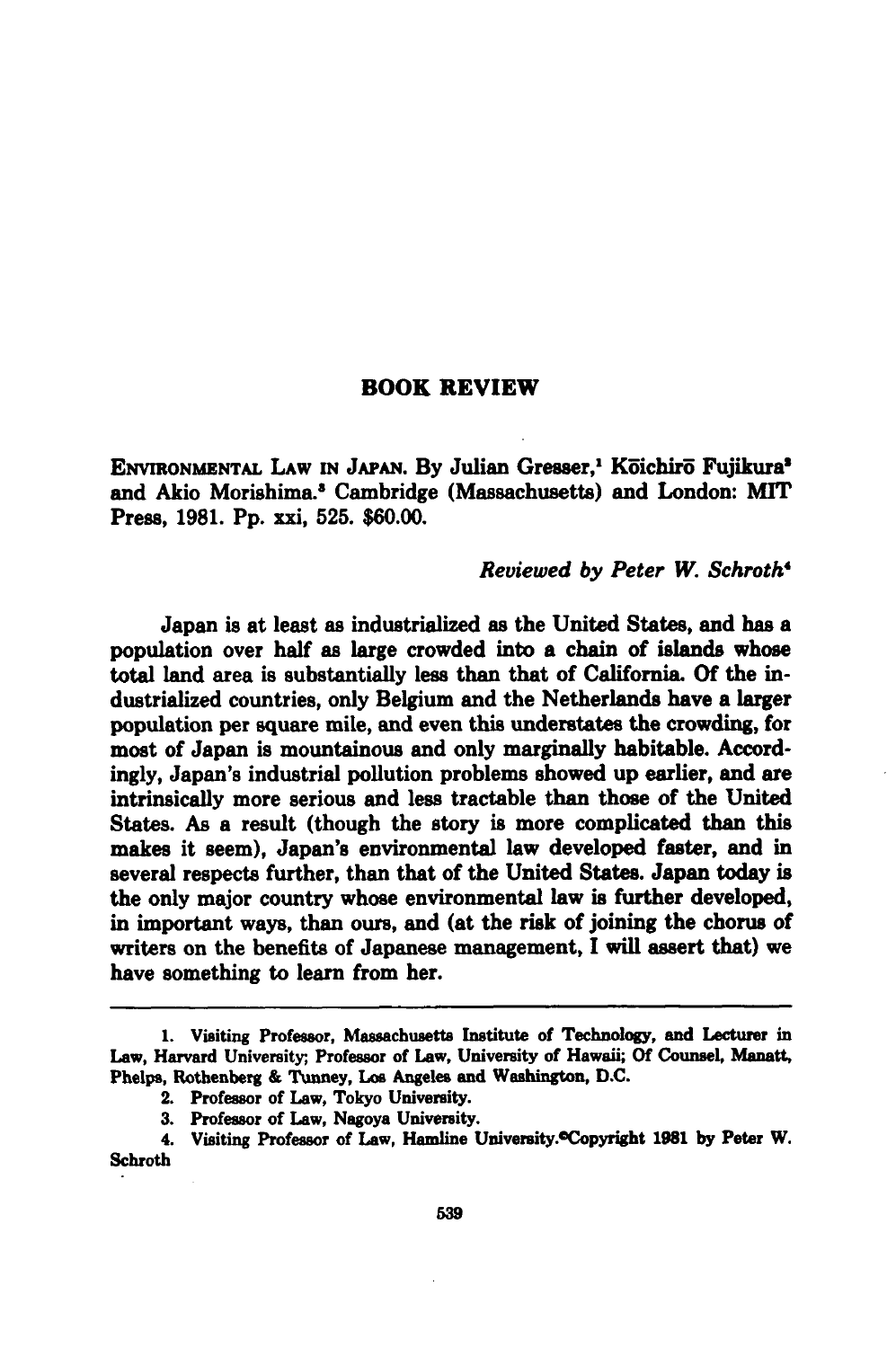But the Japanese language, a serious handicap to the Japanese themselves, is an even greater handicap to foreign students of Japanese institutions. Few Americans take the trouble to study foreign materials even when they are easily accessible, and almost none do so when the task is more difficult. There are, to be sure, a few introductory books in English on Japanese law in general,<sup>5</sup> and even a few articles on Japanese environmental law.' But until the appearance of *Environmental Law in Japan,* there was no way for a reader limited to English (or even to Western languages) to get a general overview of Japanese environmental law that was not brief and superficial.

*Environmental Law in Japan* began as a course at Harvard Law School in **1976-77,** when it was said to be not only the first American course on Japanese environmental law, but the first such course anywhere. The authors, who were the teachers of that two-semester course, include two English-speaking Japanese with substantial experience in the United States and one Japanese-speaking American with substantial experience in Japan. The product is in part a casebook (but with discussion instead of questions following the cases) and in part a detailed history and analysis of Japanese environmental laws.

**I**

The book consists of eight chapters, which are grouped into four parts, plus two documentary appendices. Part I (chapters **1** and 2) deals with the history of pollution and pollution-related disputes in Japan before the 1970's, and with the four leading pollution-damage cases of **1971-73** (Niigata and Kumamoto Minamata mercury poisoning, Yokkaichi asthma and Toyama "itai-itai" cadmium poisoning). This much the diligent reader could have found in English previously, and in fact the authors draw heavily on previous publications **by** Notehelfer,<sup>7</sup> Upham<sup>®</sup> and others.

**7.** Notehelfer, *Japan's First Pollution Incident,* **1 J. JAPANESE STUD. 351** (1974).

**8.** Upham, *Litigation and Moral Consciousness in Japan: An Interpretative Analysis of Four Japanese Pollution Suits,* **10** LAw **&** Soc'v REv. **579 (1976).**

*<sup>5.</sup>* **E.g.,** H. **TANAKA, Tm JAPANESE LEGAL SYSTm (1976); D. HENDERSON & J. HALEY, LAw AND THE LEGAL** PRoczss **IN JAPAN (1978);** Y. **NODA, INTRODUCTION TO JAPA-NzSz LAw (1976).**

*<sup>6.</sup> See, e.g.,* **notes 7** and **8** *infra.* Two more recent articles are Upham, *After Minamata: Current Prospects and Problems in Japanese Environmental Litigation,* **8 ECOLOGY L.Q. 213 (1979),** and Hirano, *Penal Law Protection of the Natural Environment in Japan,* **13** LAw **IN JAPAN 129 (1980).** Another valuable source of information on Japanese environmental law is the *International Environment Reporter* **(BNA).** *See also* Schroth, *Comparative Environmental Law: A Progress Report,* **1** Hav. **ENVT'L** L. Rav. **603,** 613-14 nn. **39 &** 40 **(1977).**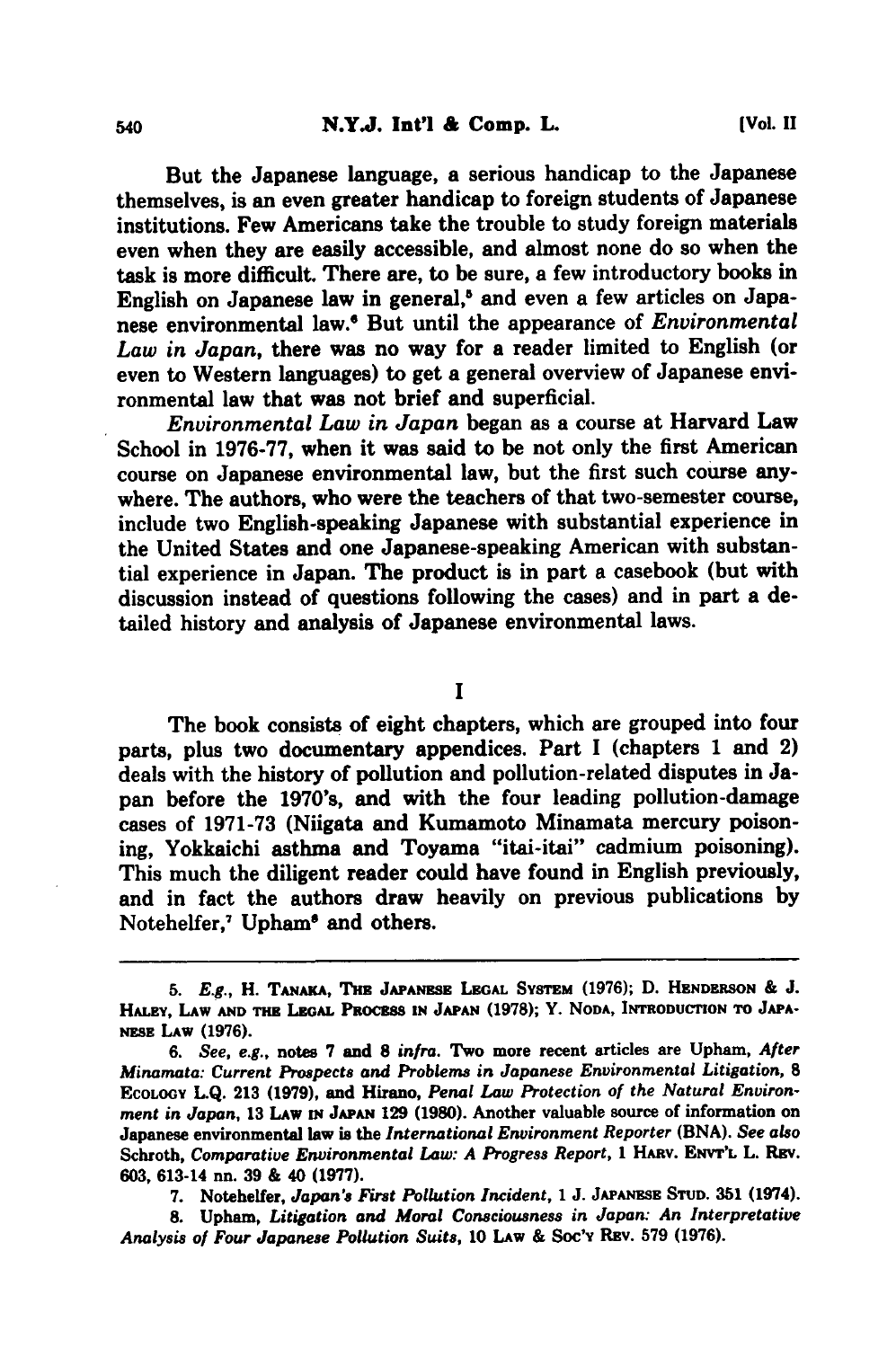Part **II** (chapters **3** and 4) goes much further, beginning with the first English translations of the opinions in the four cases. The technique, followed here and throughout the book, is to provide a general introduction to the topic, then extensive translations from the primary sources, and finally the authors' analysis. At the end of chapter **3,** the authors discuss the development in the four cases of doctrines relating to fault, strict liability and willfulness; standard of care; joint liability; causation; damages; and statute of limitations.

Chapter 4 goes beyond the four cases, emphasizing more recent developments in both civil and administrative law. After two sections briefly introducing Japanese judicial procedure, section **3** discusses the right to sunlight; the development of a general right to environmental quality; judicial consideration of new environmental protection remedies, such as injunctions and the creation of non-statutory duties; and the lower court proceedings in the *Osaka Airport* case.9 Section 4 discusses recent judicial developments in administrative law, such as the right to a fair hearing; standing; ripeness; and public access to governmental information. Each topic includes extensive translations of the relevant cases. **A** final section briefly compares the roles of United States and Japanese courts in environmental litigation.

Part III (chapters **5, 6** and **7)** deals with environmental protection legislation and its administration. Chapter **5** begins with an extended discussion of the nature and behavior of the Japanese bureaucracy, including such innovative devices as the Environmental Pollution Prevention Service Corporation (Kogai Boshi Jigyodan).<sup>10</sup> It includes

**10.**

The Environmental Pollution Control Service Corporation is a multipurpose, govemment-owned and -operated entity. It selects environmentally sensible sites, purchases **land,** builds green belts, installs pollution control and abatement equipment, and thereafter conveys title to the property to the concerned enterprises. The corporation also builds and soundproofs housing for workers.

In addition to its direct involvement in pollution control, the corporation greatly facilitates administrative guidance of industry. Its most successful operation to date has been its direct loans, particularly to small- and medium-size enterprises, for the installation of pollution control equipment and waste treatment plants. It also provides its client enterprises with scientific and technical information and facilitates financ-

**<sup>9.</sup>** Both the District Court and the High Court announced their decisions in 1974, and lengthy translations are given in chapter 4. The case was appealed to the Supreme court, however, and although the authors predict a final decision in **1980** (the book appears to have been completed in **1979,** with perhaps a few notes added in early **1980),** there has been none as this is written in September **1981.**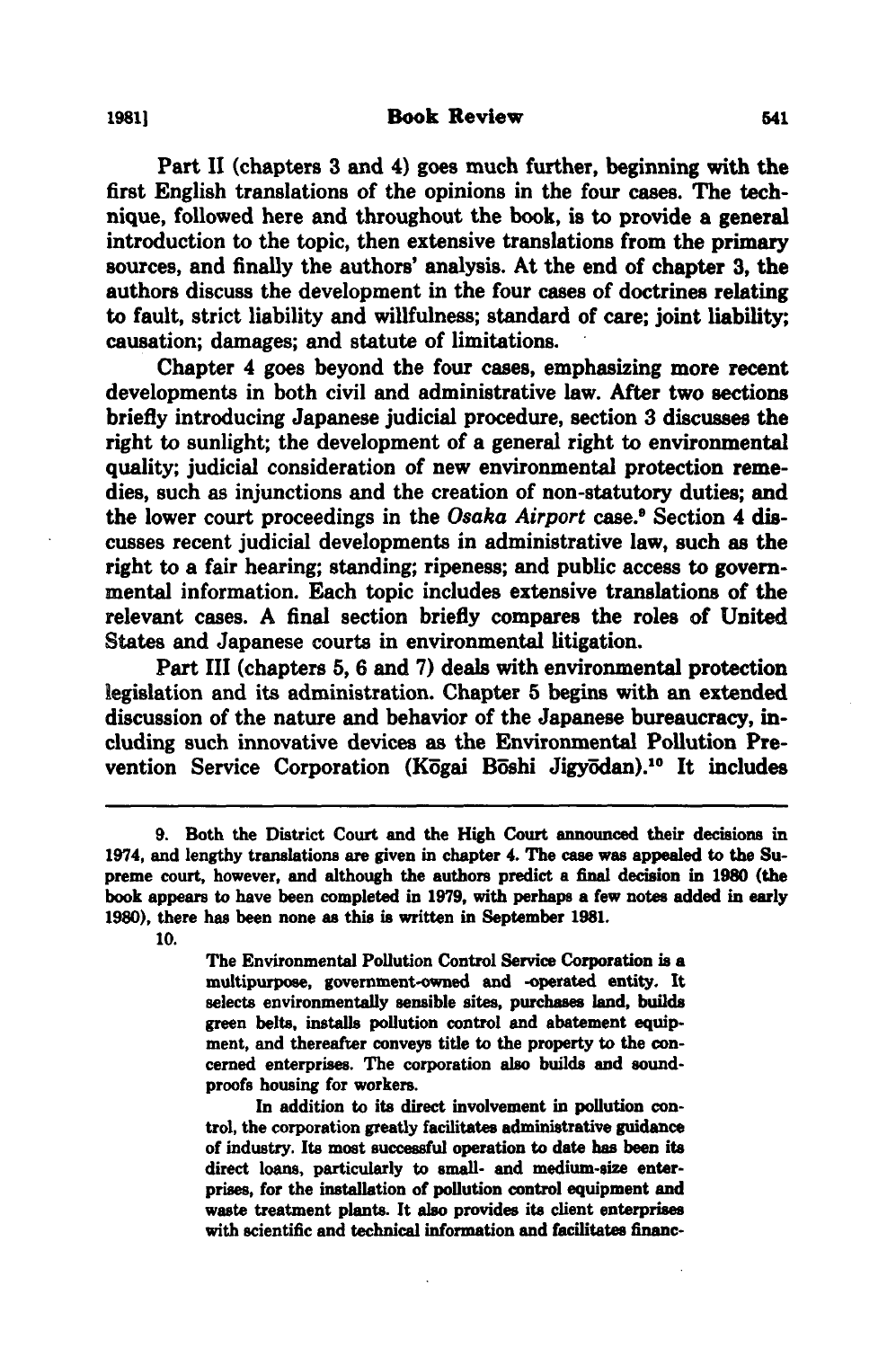three case studies **-** in the manner of a political science text, rather than of a law-school casebook  $-$  on control of  $SO_{\mathbf{x}}$  air pollution, automobile emission controls and environmental impact assessment. The chapter concludes with a four-page argument for the adoption **by** the United States of some Japanese regulatory techniques.

Chapter **6** is a discussion of the **1973** Law for the Compensation of Pollution-Related Health Injury." Unlike the later toxic-substances measures in Europe and the United States,<sup>12</sup> which are primarily concerned with pre-manufacturing or pre-marketing tests **-** but rather like our Black Lung program<sup>18</sup> — the Japanese law compensates certified victims of designated pollution-caused diseases. The fund from which benefits are paid is entirely financed **by** polluters, principally through emission charges and to a lesser extent through a tax on automobiles. Most of the chapter is a detailed explanation and evaluation of the operation of this law. In its final pages, the authors discuss proposals to adopt a similar system in the United States,<sup>14</sup> this time concluding that expansion of judicial remedies would be preferable to adding another layer of bureaucracy.

Chapter **7** is a discussion of conciliation, mediation and arbitration in the settlement of environmental disputes. Pace John Haley,<sup>15</sup> "Japanese society has historically favored extrajudicial settlement of disputes."<sup>16</sup> In 1970, Japan adopted a Law for the Resolution of Pollution Disputes,'7 which, as amended in **1972,** established a seven-member Central Dispute Co-ordination Committee, numerous local review

> **ing** for pollution control. **By** negotiating joint contracts with a number of enterprises, the corporation also encourages these firms to share information, pool funds for pollution control, and collaborate in a variety of other ways. Finally, the favorable tax treatment accorded facilities constructed or installed with the help of the corporation provides an economic incentive for some enterprises to reduce pollution.

**J.** GRssuR, K. **FUJIKURA & A. MORISHIMA, ENVIRONMENTAL LAW IN JAPAN 262-63 (1981)** (footnotes omitted) [hereinafter cited as **ENVIRONMENTAL LAW IN JAPAN].**

**11.** K-gai Kenko Higai H5, Law No. **111 (1973).**

12. *See generally* Schroth, *International Aspects of Toxic-Substances Control,* **1981 ABA ENVT'L L.** Svmp. **113.**

**13.** Black Lung Benefits Act, **§§** 401-43, **30 U.S.C. §§** 901-945 **(1976 &** Supp. **IlI 1979).**

14. *E.g.,* H.R. No. 9616,95th Cong., 2d **Ses.** (1978), discussed in **ENVIRONMENTAL LAW IN JAPAN,** *supra* **note 10,** at **322-23.** These provisions were omitted from the final version of the Comprehensive Environmental Response, Compensation, and Liability Act of **1980,** Pub. L No. **96-510,** 94 Stat. **2767 (1980)** (to be codified at 42 **U.S.C. § 9601).**

**15.** Haley, *The Myth of the Reluctant Litigant,* 4 **J. JAPANESE STUD. 359 (1978).**

**16. ENVIRONMENTAL** LAW **IN JAPAN,** *supra* note **10,** at **325.**

17. **Kögai Funsö Shöri Hö, Law No. 108 (1970).**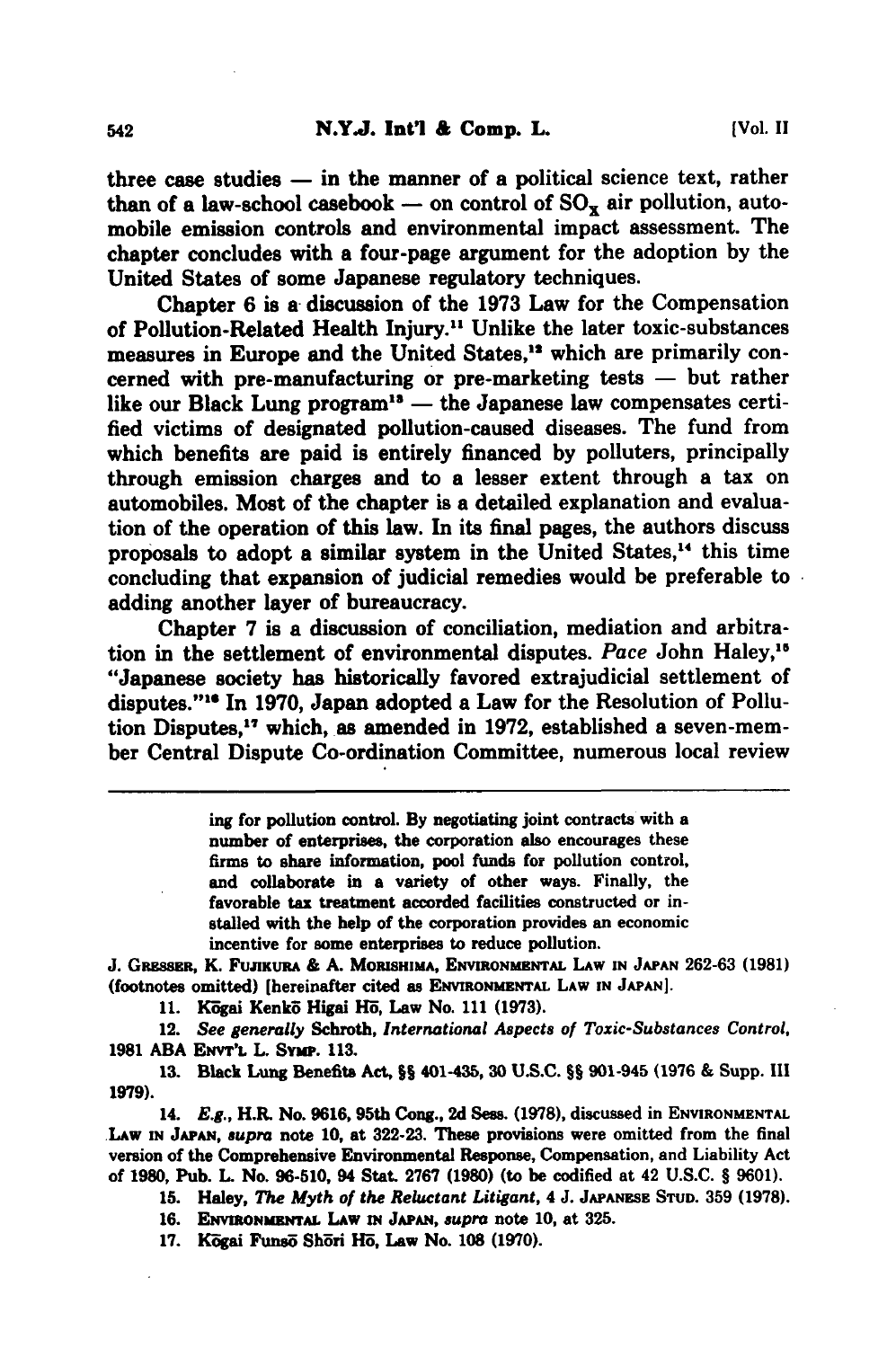boards and thousands of local complaint counselors.18 The authors distinguish mediation, conciliation, quasi-arbitration and arbitration, noting that the last, being the least flexible, is rarely used. Six conciliation cases are described, and the resulting agreements are given in translation. Analysis shows that conciliation is much the most popular and effective of the extrajudicial procedures, and the authors very briefly conclude that its adoption should be considered in the United States.

Finally, Part IV (chapter **8)** surveys Japan's record in international environmental matters, which in a word, is terrible:

> Japan's remarkable domestic environmental achievements contrast with her bleak international performance. The discrepancy is perhaps most vividly expressed in Japan's reluctance to ratify a single major environmental convention **....** Japan originally also opposed the Convention on the Prevention of Marine Pollution **by** Dumping of Wastes and Other Matters because at the time Japanese industries wished to discharge cadmium and mercury. Ironically, this was the very period when the itai-itai and Minamata disease controversies were at their height....

> Ignoring the spirit of the Stockholm Conference in some international negotiations, Japan has actively violated it in others. Perhaps the most celebrated example is its intransigent opposition to a 10-year moratorium on whaling as recommended **by** that conference .... **A** second example is the annual slaughter of an estimated **300,000** to **700,000** migratory sea birds **by** the Japanese fishing industry. Despite the fact that many species involved have been listed for protection under the **1972** U.S.-Japan Migratory Bird Treaty, Japan until recently did not offer any practical solution to the problem.

Japan has also been reluctant to impose le-

<sup>18.</sup> The Central Dispute Co-ordination Committee (Kogai to Chosen linkai) conducts mediation, conciliation and arbitration and makes quasi-arbitral determinations. The Local Pollution Review Boards (Todofuken Kogai Shinsakai) mediate, conciliate and arbitrate minor disputes between private parties and between citizens and the government, but may not make quasi-arbitral determinations. The local Complaint Referral Service (Kōgai Kujō Sōdanin) gives advice to individuals, investigates pollution incidents and notifies the appropriate agencies of pollution disputes. ENVIRONMENTAL LAW IN JA-*PAN, supra* note **10,** at **326-29.**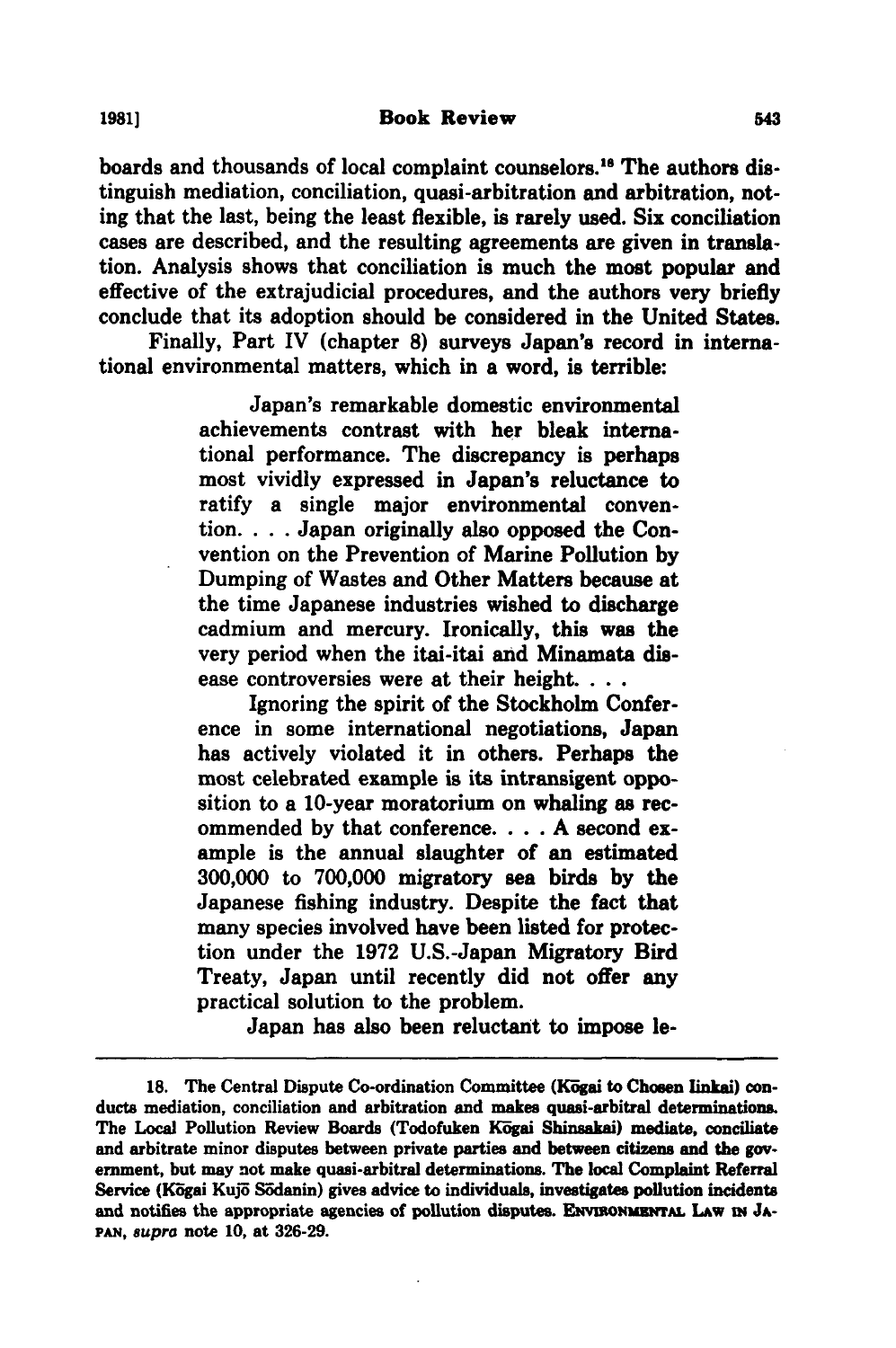gal controls on the environmentally hazardous activities of its nationals abroad, despite the fact that Japanese industry's advance in Southeast Asia and other developing areas has provoked increasingly bitter pollution-related controversies since **1970.** To date, none of Japan's environmental laws have been administratively interpreted to apply extraterritorially, and there is also little apparent governmental interest in using administrative guidance to protect the environment outside her borders.<sup>19</sup>

The chapter includes case studies exemplifying most of these positions, among them a brief summary of the dispute between Japan and the United States about whaling. After an attempt to account for the contradictions between Japan's excellent progress in domestic pollution control and her abysmal international record, the authors conclude **by** urging that steps be taken **to** improve.

**II**

**I** am not qualified to judge the accuracy of the translations or of most of the statements about Japanese law; perhaps Frank Upham's review, for the *Ecology Law Quarterly,* will do that. **I** can, however, discuss the success of *Environmental Law in Japan* as a book for American readers, and as a work of comparative law.

Let me begin with a complaint: the authors and their publisher appear to have conspired to limit this book to specialists. Especially in Part **I,** but also later in the book, the authors regularly take for granted a knowledge of many details of Japanese government and politics. For example, the acronym "MITI" is used frequently, but so far as I can tell it is never explained in the text or the notes. (For those who are not Japan scholars, the initials stand for "Ministry of International Trade and Industry.") One might have expected not only an expansion the first time the term appears, but also a sentence or two on MITI's role in the Japanese system. The same could be said about **"SCAP"** (which, for non-historians under 40, means "Supreme Command of the Allied Powers").

Along the same lines, much depends on knowing something about the roles of the ruling Liberal Democratic Party (LDP) and minority parties such as the Socialists and Democratic Socialists in Japanese politics. **A** naive reader might get halfway through the book without

**<sup>19.</sup>** *Id.* at 354-55 (footnotes omitted).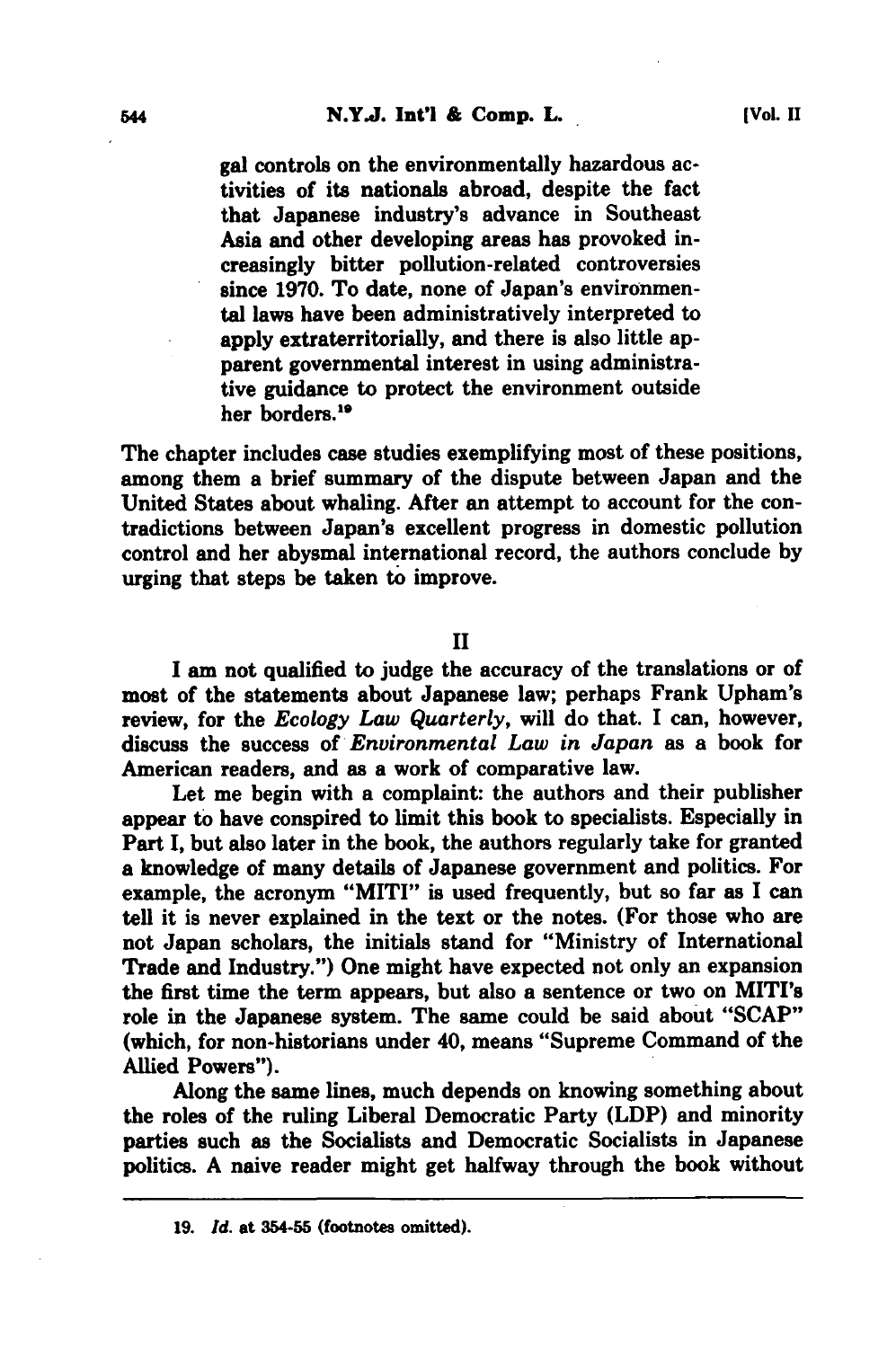realizing the LDP's importance. Even Japanese geography is taken for granted: although the book includes many maps and charts, there is no general map of the country to give the reader a sense of the locations of the places involved in the various cases. (On the other hand, the authors have not omitted an explanation of the court system, although they have hidden it in the notes, and their explanation of the functioning of the bureaucracy is, as already noted, excellent.)<sup>20</sup>

**A** good editor might have been able to improve the book in these and similar respects, but the responsibility is mostly the authors'. Some problems, however, are clearly the fault of the publisher. The small, crowded type is more difficult to read than a newspaper, because there is less contrast and the columns are wider. In such an expensive book, this is inexcusable, though perhaps we should be grateful that it is bound in signatures, rather than the increasingly common, and misnamed, "perfect" binding. I have enough experience with publishers to be quite sure that the high price, tiny print and low contrast are not to be blamed on the authors. Indeed, **I** can almost hear the MIT Press telling them that the high price is necessary because the market is so limited, which must be the ideal example of a self-fulfilling prophecy.

**III**

As its title indicates, *Environmental Law in Japan* is more concerned with description of a foreign system than with comparative law. It is nevertheless comparative in important ways, especially in that it is obviously intended for an audience whose background is in the United States (but which is already fairly familiar with Japan). Thus even when comparison with American rules and institutions is not explicit, it is implicit in the choice of points to be mentioned and emphasized.

Chapters 4 through **7** conclude with sections devoted to comparison of Japan and the United States, and especially to the possibility and advisability of adoption here of laws based on the Japanese models. Taken together, these four sections total only thirteen pages  one-fortieth of the total  $-$  yet if the book is intended to influence American policy making, they represent its *raison d'9tre.*

**I** wish that there were more explicit comparison. **A** little more

<sup>20.</sup> **My** other complaints tend to be of a technical nature, so **I** will omit all but two and relegate even those to a footnote. The first is that the dates of the translated and summarized decisions usually are not given in the text; one must search for them in the notes at the back of the book. Second, it seems to be the duty of reviewers to comment on typographical errors, supposedly so that they may be corrected in a second edition, but more likely just to prove that they have really looked inside. There are indeed a few, and some are even significant, such **as "1876"** for **"1896"** on page **6** and "is not illegal" for "is illegal" on page **136.** But there are surely no more than is typical for a volume of this size.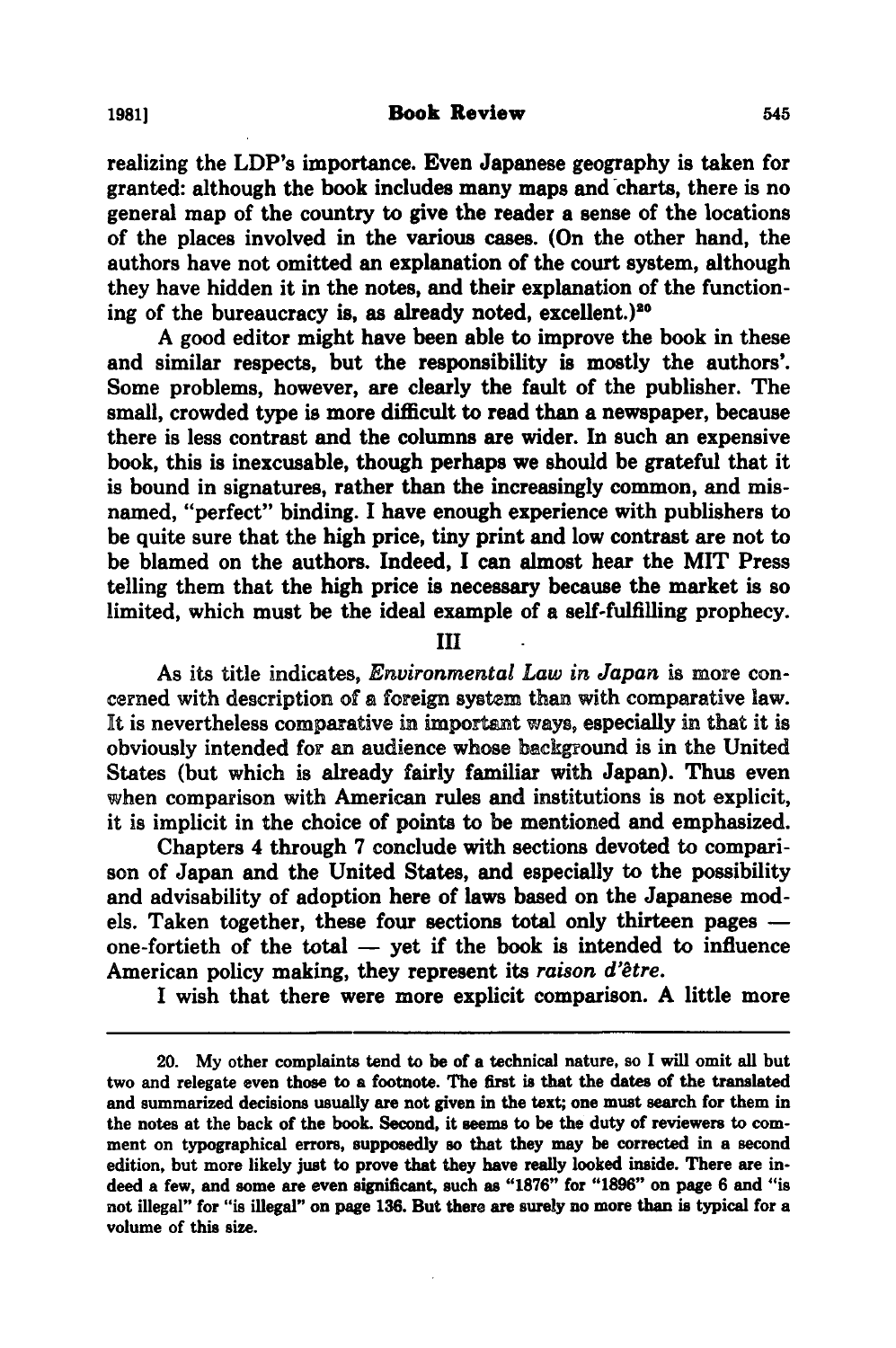about the differences between practice and traditions in Japan and the United States at many points in the book would have helped to broaden the audience; as it is, for example, the full implications for the United States of the innovations in Japanese tort law **will** be clear only to a reader thoroughly familiar with American tort law. Because a substantial part of the relevant Japanese civil law and civil procedure is based on French and German models, it looks familiar to those who know something about any of the European legal systems; I would have been grateful for some indication of the extent to which the similarities are either helpful or misleading.

With respect to critical evaluation of the legal systems under study, much writing on comparative law seems to me to fall into two categories: either studied neutrality, carrying inoffensiveness to a cloying extreme, or aggressive denunciation of one system, coupled with emphasis on the virtues of the other. Primarily, **I** think, because all of the authors have been advocates of reform in their own countries, *Environmental Law in Japan* avoids both of these models; if anything, it tends to emphasize the faults rather than the successes of both systems. It may be more reasonable to trace this tendency to the subject matter, which naturally focuses on reform, than to the authors' talent for theoretical innovations, but it is nevertheless refreshing, and deserving of imitation.

Further to one of my favorite themes, the authors make it clear that all of the Japanese legislation was drafted with full awareness of that of Europe and the United States. **A** few examples are given of citation of American precedents to the Japanese Supreme Court." Consideration of foreign precedents for their persuasive value is common in many countries; it is we who are unusual in that consideration of foreign law is not common in our courts and legislatures. The decisions of the United States Supreme Court, for example, are regularly discussed in the opinions of the courts of many other countries, but how often does our Supreme Court, or any other American court, mention the rule or reasoning of any other country's courts? Rather than congratulating ourselves on being a model for the world, we should be ashamed of our insular ignorance.

#### **IV**

In preparing an audience of American lawyers and policy makers to consider the transferability of Japan's innovations in environmental law, I would emphasize three points. The first is that Japan's environ-

<sup>21.</sup> **E.g.,** ENVmONuzrAL LAw **IN JAPAN,** *supra* note **10,** at 431 n. **88.**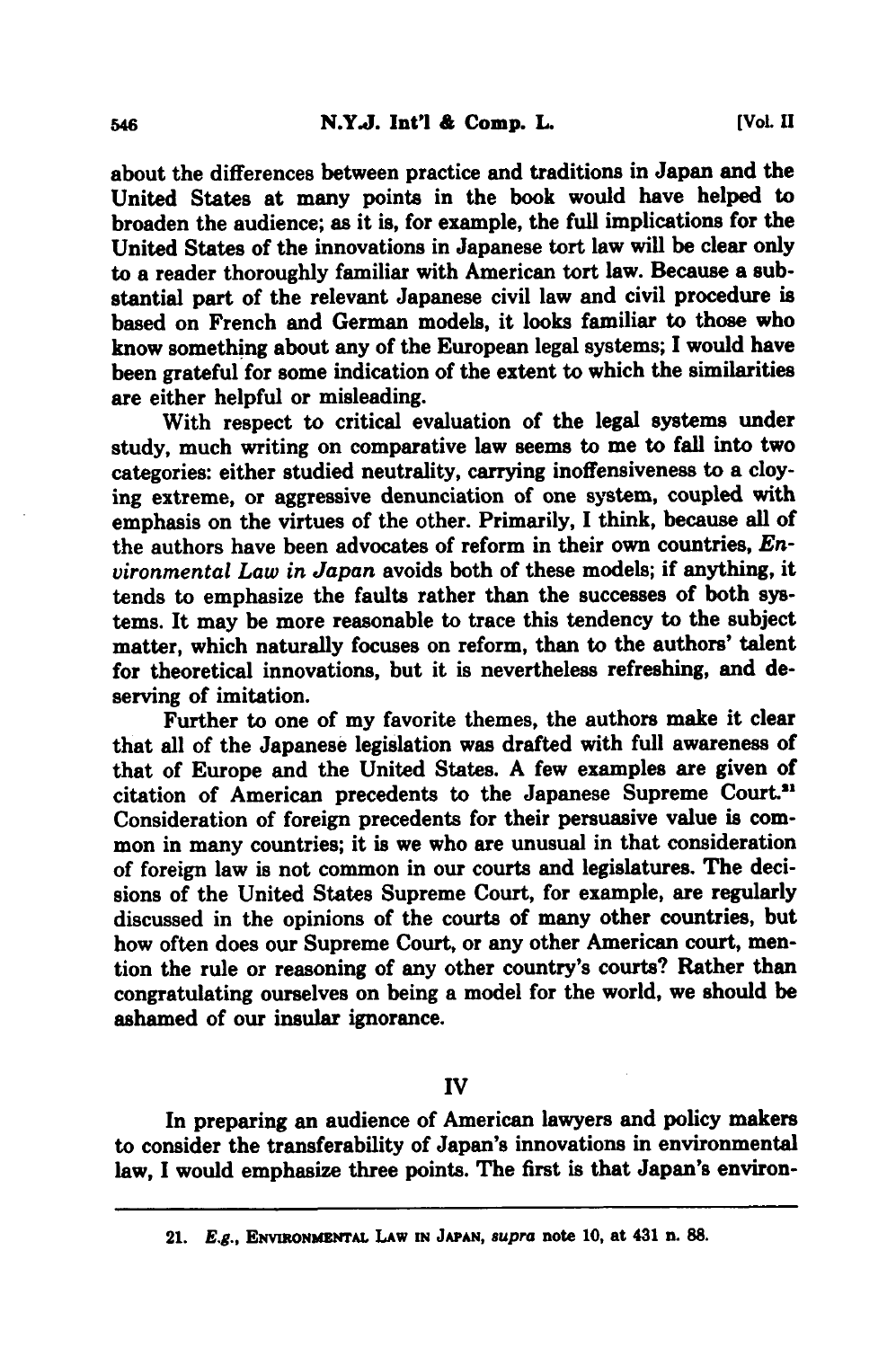mental movement of the late **1960's** and 1970's was "hot," whereas ours was, and remains, relatively "cool." There were citizens' movements in both countries, but in Japan there were also victims' movements, and on a scale that attracted worldwide attention.<sup>22</sup> To be sure, the Americans had statistics showing that air pollution increased the number of deaths per **100,000,** but most people could not spell Donora, never mind remembering what happened there in 1948. Even Love Canal is half forgotten, and I wonder how much attention it would have received if it had been located somewhere other than Niagara Falls. (In which state, reader, is the Valley of the Drums?)

Japan had Minamata, which was much worse than Love Canal, and, more significantly, she had it in a densely urbanized country, where it could not be hidden or ignored or forgotten. Neither statistics nor pictures of the redwoods could evoke the same profound moral response.<sup>23</sup>

**My** second point is that American courts have the reputation of being activist - common law is **by** definition more activist than most countries think their courts are **-** but in dealing with pollution the Japanese courts were much more creative than ours. For example, the duties imposed on all Japanese companies **by** the courts under the "common law" of the last ten years go further than those imposed **by** statutes such as the Clean Air Act<sup>24</sup> and the Clean Water Act<sup>26</sup> in the United States, and a great deal further than our law of nuisance:

> [I]ntegrating the holdings in [three of the four leading] decisions, the courts imposed a formidable array of specific obligations on the actual conduct of chemical manufacturers. First, they ruled that companies must be aware of the amount and nature of the chemical used, the concentrations in

24. 42 **U.S.C. §§** 7401-7642 (Supp. **II 1979).**

**25.** Federal Water Pollution Control Act, **§§ 101-518, 33 U.S.C. J§ 1251-1376 (1976 &** Supp. **III 1979).**

<sup>22.</sup> Perhaps it has been long enough that some readers of this review **will** not have seen W.E. SMITH & A.M. SMITH, MINAMATA (1975). If so, this gap in their education should be considered an emergency, to be dealt with **by** cancelling this afternoon's appointments and hurrying to the nearest general library. *See also* **N.** HUDDLE **&** M. **RmcH,** ISLAND or DREAMS **(1975).**

**<sup>23.</sup>** The moral dimension may also be seen as in part a confrontation between a traditional way of life based on personal relationships and the more objective, impersonal and legalistic Western way: perhaps another stage in working out the inherent contradiction of Japanese law, with its French, German and American **-** and, going back further, Chinese **-** legal forms and its own quite different ethics, morality and social traditions. For a discussion of a related point, see **ENVIRONMENTAL** LAw **IN JAPAN,** *supra* note **10,** at 43.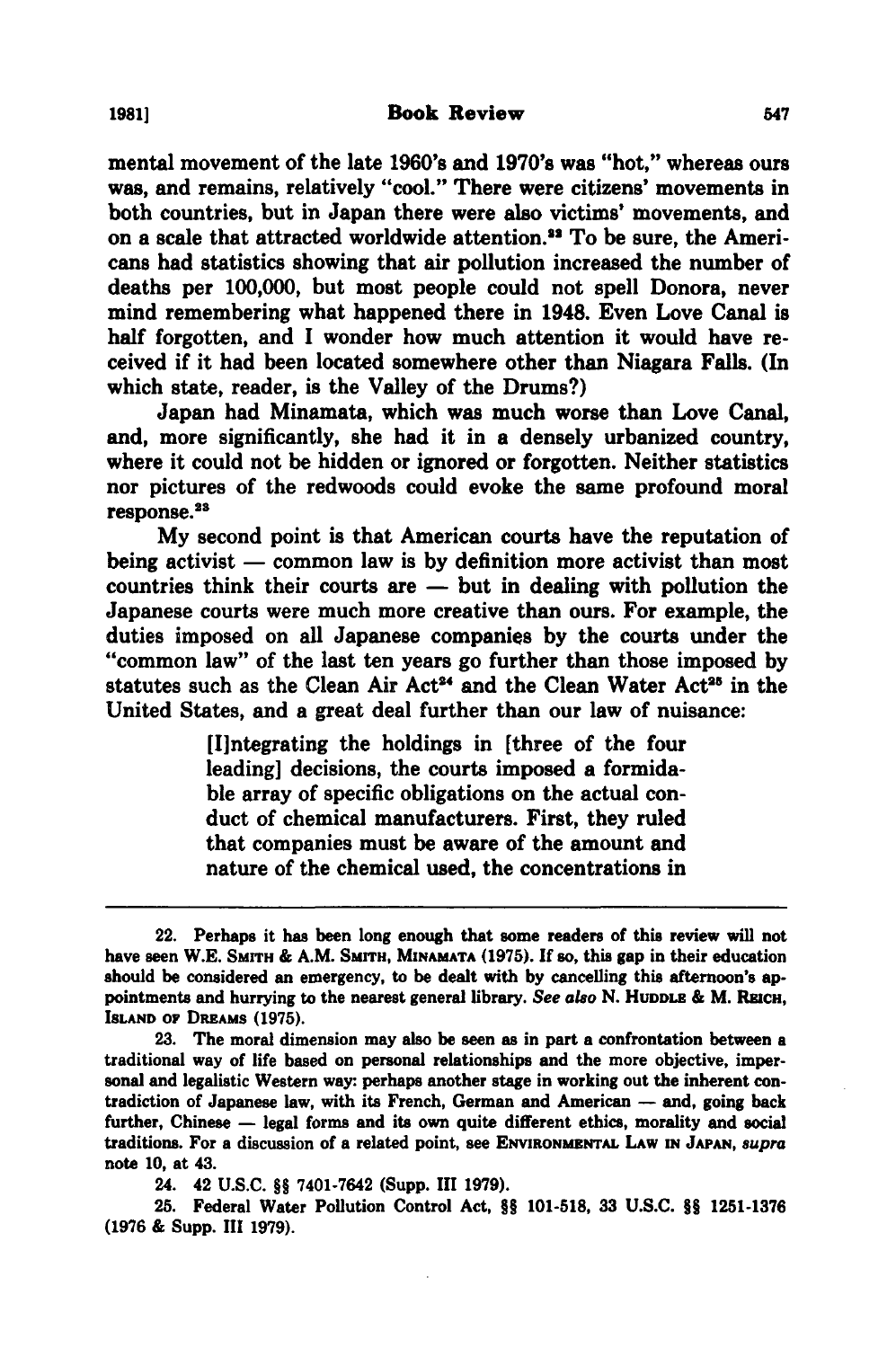the factories' effluent, the existence of by-products, and the possible toxicities individually and synergistically of all original substances, by-products, and reagents. Second, the courts required chemical manufacturers not only to be aware of the dangers of already studied toxic substances but also to peer into the unknown. To meet these obligations, they demanded that a chemical manufacturer employ the best available techniques to analyze the contents of its effluent, the best monitoring equipment to ascertain the effects of discharges on the health of exposed populations and the environment, and the best control technology available anywhere in the world. They required industry to keep a continuous vigil for adverse health or environmental effects and to be familiar with all current scientific theories and research on the toxicity of chemicals employed or produced. Indeed the courts even advanced two steps further. The Niigata Court instructed industry: **(1)** to "take the strictest safety precautions to prevent even the slightest danger to humans and other living things"; and (2) "if a danger to human health remains, curtailment or cessation of operations may be necessary."\*\*

This was a striking instance of judicial activism in Japan, but the Japanese courts have become gradually more activist since the 1950's in many fields, including products liability, medical malpractice and civil rights. Only recently, for example, the Supreme Court has begun **to** exercise its power to declare statutes unconstitutional,<sup>27</sup> something the courts have done in only a handful of countries throughout the world.<sup>26</sup>

And finally, **I** would note that just as international agreements are reached most readily on technological matters,<sup>29</sup> the more technical matters of scientific proof ought to be among those most readily shared **by** widely separated legal systems. That is, what may be of particular

<sup>26.</sup> **ENVIRONMENTAL LAW IN JAPAN, supra note 10, at 126.** 

<sup>27.</sup> See Higuchi, Evolution Récente du Contrôle de la Constitutionnalité sous la *Constitution Japonaise* **de** *1946,* **31 Rrvu INTmNAIIONALz Dz Daorr ComPAtI 21 (1979).**

<sup>28.</sup> See generally Schroth, Marbury and Simmenthal: Reflections on the Adop*tion of Decentralized Judicial Review by the Court of Justice of the European Community,* **12 Lov. LA.L Rav. 869 (1979).**

**<sup>29.</sup>** *See* **Schroth,** *supra* **note 12, at 133-34.**